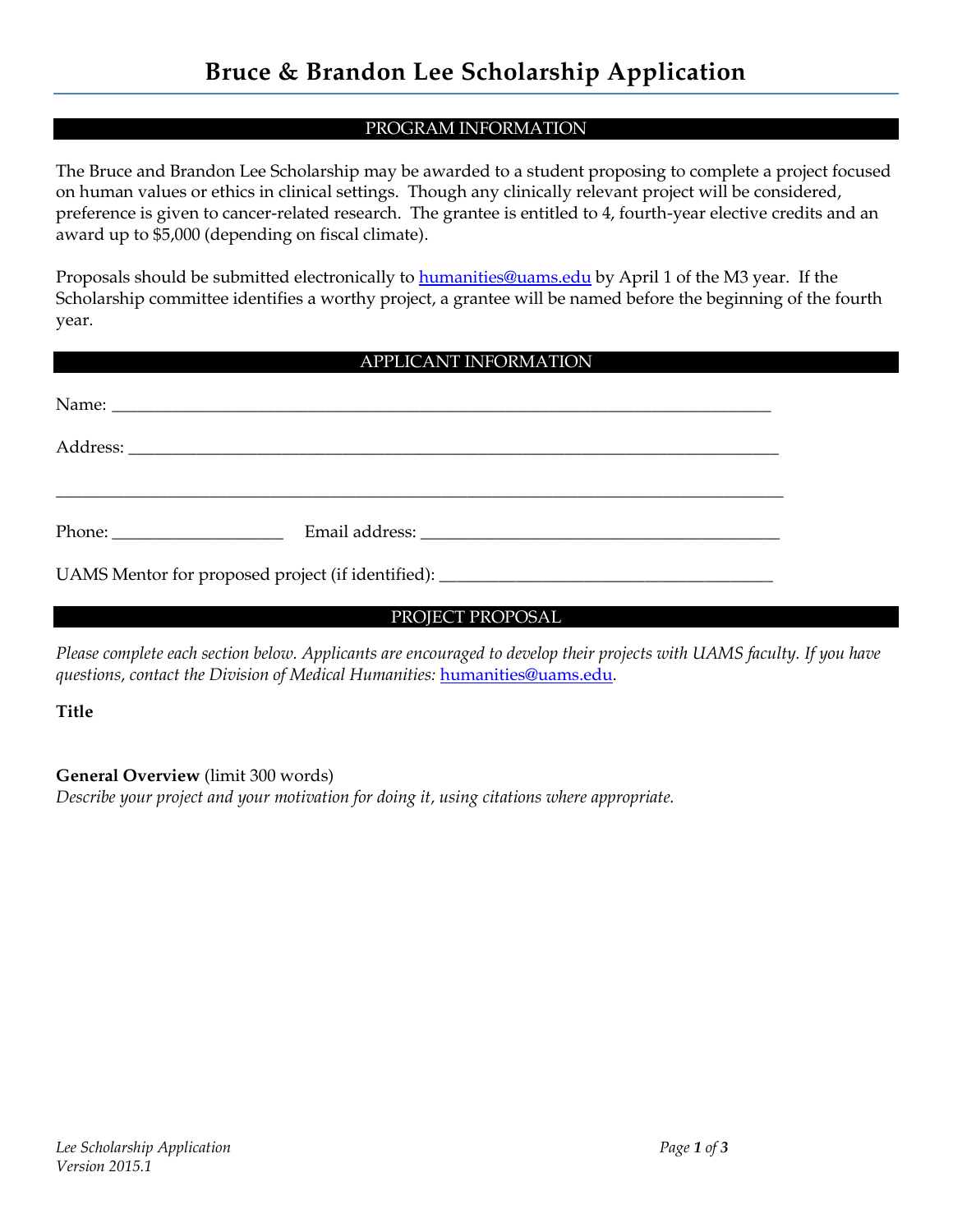## **Specific Aims** (limit 200 words)

*Identify the specific aims of your project and explain how they will be achieved.* 

**Methods** (limit 300 words)

*Describe the methods you will use in your project design, using citations where appropriate.* 

**Execution Plan** (limit 200 words)

*Explain how you plan to accomplish the project, including a timeline for planned activities.*